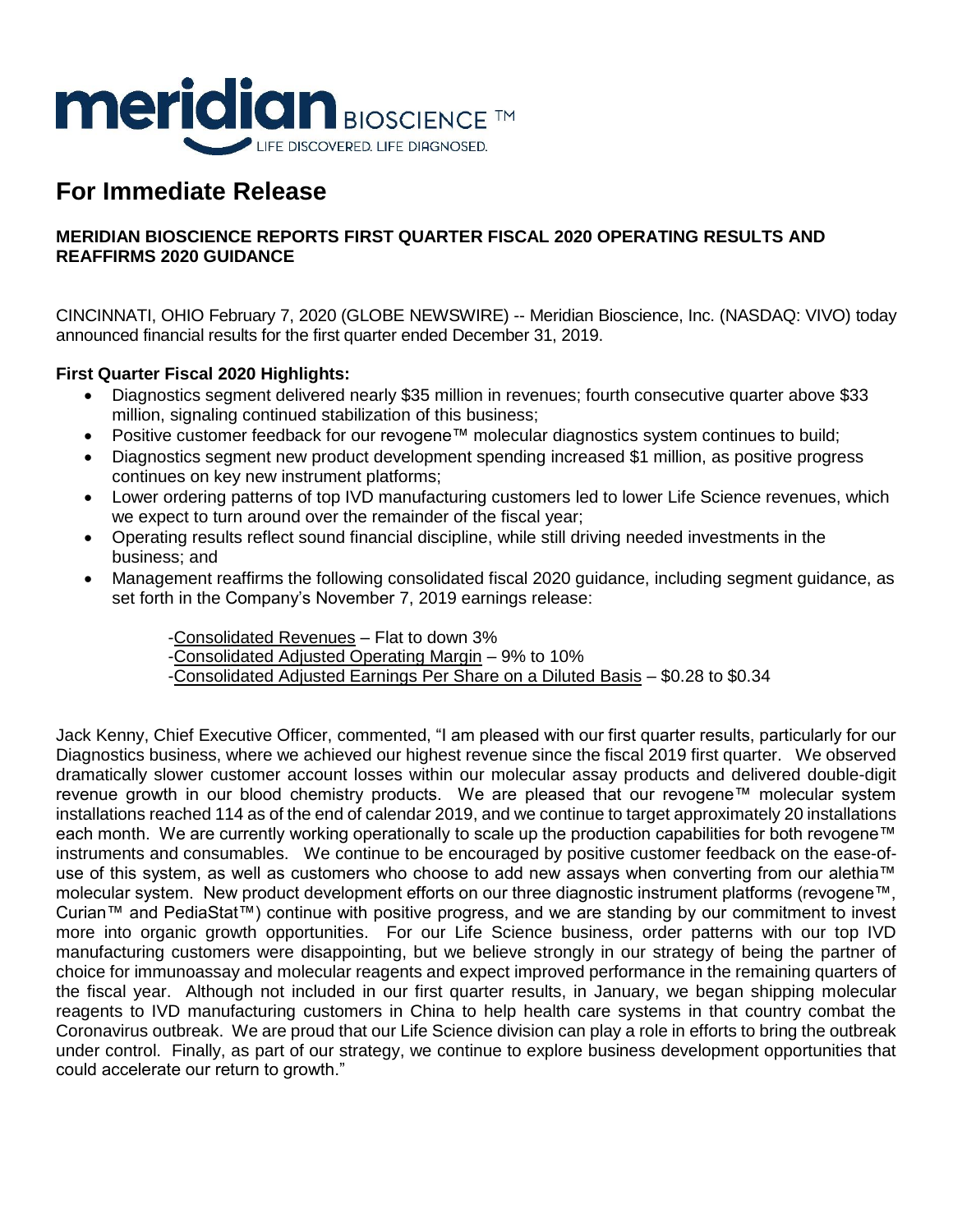### **First Quarter Fiscal 2020 Results (Comparison to First Quarter Fiscal 2019)**

Consolidated revenue for the first quarter of fiscal 2020 decreased 8% to \$47.4 million, compared to \$51.5 million last year. Diagnostics segment revenues were down 5%, while Life Science segment revenues were down 15%. Our Diagnostics segment experienced 5% declines in both our molecular products and our immunoassay/blood chemistry products. Our molecular business exhibited significant stabilization with customer account losses in our molecular assay products slowing dramatically. We experienced strong customer response to our revogene™ system with the install base reaching 114 systems. Lower contract pricing for certain gastrointestinal products for our National Reference Laboratory customers contributed to the decline in Diagnostics segment revenues. Importantly, double-digit revenue growth was achieved during the quarter for our blood chemistry products. Our Life Science segment revenues for the quarter reflected lower ordering patterns with our top IVD manufacturing customers, which we expect to turn around over the remainder of the fiscal year. Revenue from sales into China remain strong, increasing approximately 70% over the first quarter of fiscal 2019.

Reported operating income for the first quarter of fiscal 2020 was \$5.4 million, including: (i) expectedly higher research and development spending in the Diagnostics segment (\$1.0 million); (ii) purchase accounting amortization related to the acquisition of the GenePOC business in June 2019 (\$0.9 million); and (iii) an increase in the fair value of the earnout obligation for the acquisition of the GenePOC business (\$1.2 million). Excluding the effects of the change in the fair value of the contingent consideration obligation for the GenePOC business, restructuring activities, and selected legal matters, adjusted operating income achieved a margin of 15% (see non-GAAP financial measure reconciliation below).

Earnings per diluted share on a reported GAAP basis totaled \$0.07 for the first quarter of 2020, and adjusted earnings per diluted share totaled \$0.10 for the quarter. Adjusted earnings per diluted share exclude the after tax effect of the change in the fair value of the contingent consideration obligation for the GenePOC business, restructuring activities, and selected legal matters (see non-GAAP financial measure reconciliation below).

#### **Financial Condition**

At December 31, 2019, cash and equivalents were \$68.6 million and the Company had \$49.2 million of borrowing capacity under its \$125.0 million commercial bank credit facility. The Company's bank-debt obligations under the bank credit facility totaled \$75.8 million as of December 31, 2019.

#### **Conference Call Information**

Jack Kenny, Chief Executive Officer, and Bryan Baldasare, Executive Vice President and Chief Financial Officer, will host a conference call on Friday, February 7, 2020 beginning at 10:00 a.m. Eastern Time to discuss the first quarter financial results and answer questions. A presentation to accompany the first quarter financial results and related discussion will be made available within the Investor Relations section of the Company's website, [www.meridianbioscience.com,](http://www.meridianbioscience.com/) on February 7, 2020 prior to the conference call.

To participate in the live call by telephone from the U.S., dial (866) 443-5802, or from outside the U.S., dial (513) 360-6924, and enter the audience pass code 2496742. A replay will be available for 14 days beginning at 1:00 p.m. Eastern Time on February 7, 2020 by dialing (855) 859-2056 or (404) 537-3406 and entering pass code 2496742.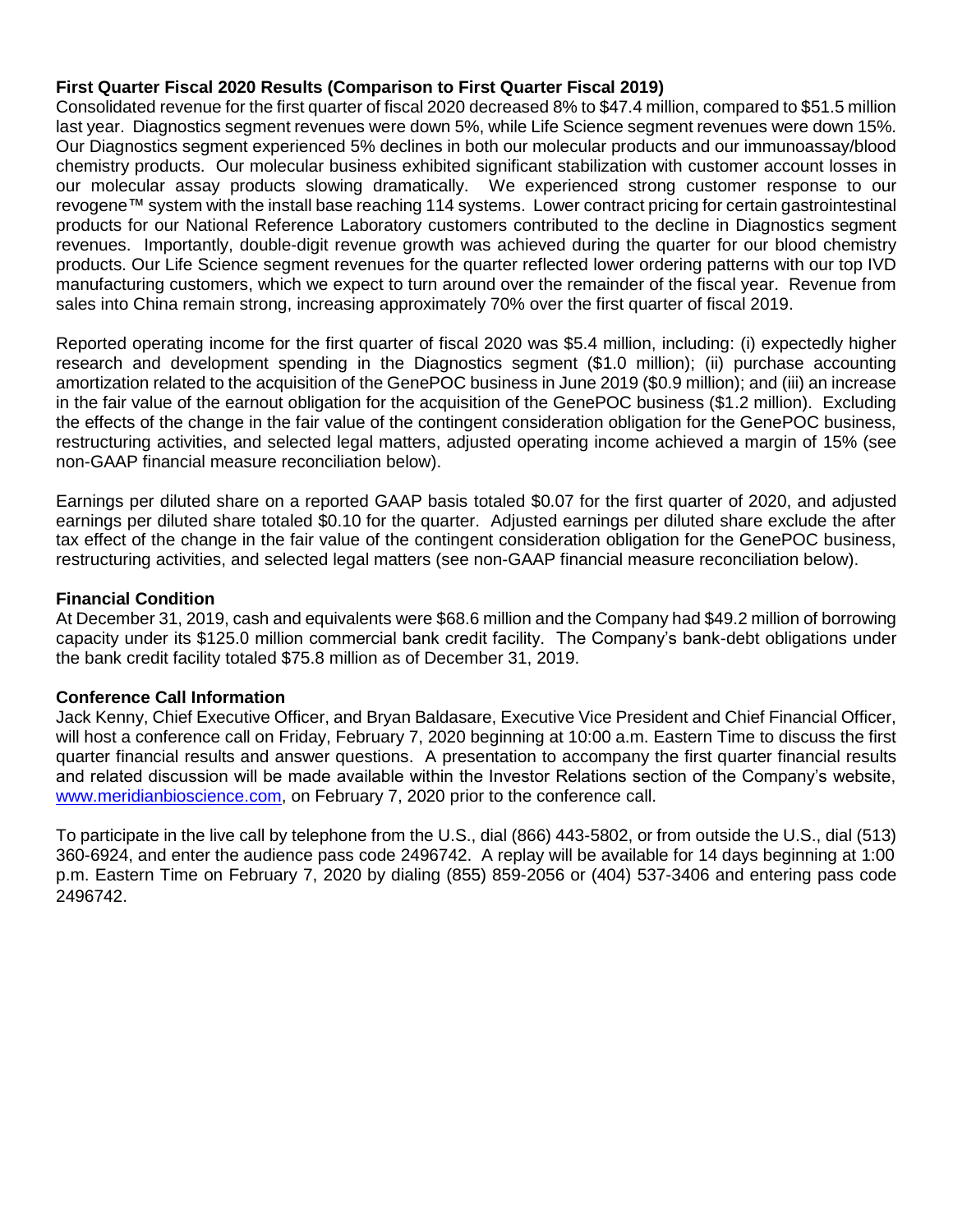## **FIRST QUARTER FISCAL 2020 UNAUDITED OPERATING RESULTS**

(In Thousands, Except per Share Data)

The following table sets forth the unaudited comparative results of Meridian on a U.S. GAAP basis for the first quarters of fiscal 2020 and fiscal 2019.

|                                       | <b>Three Months Ended</b> |          |    |        |  |
|---------------------------------------|---------------------------|----------|----|--------|--|
|                                       | December 31,              |          |    |        |  |
|                                       | 2019                      |          |    | 2018   |  |
| Net revenues                          | \$                        | 47,421   | \$ | 51,480 |  |
| Cost of sales                         |                           | 19,981   |    | 19,908 |  |
| Gross profit                          |                           | 27,440   |    | 31,572 |  |
| Operating expenses                    |                           |          |    |        |  |
| Research and development              |                           | 4,824    |    | 3,967  |  |
| Selling and marketing                 |                           | 6,684    |    | 7,563  |  |
| General and administrative            |                           | 8,756    |    | 8,902  |  |
| Change in fair value of contingent    |                           |          |    |        |  |
| consideration obligation              |                           | 1,187    |    |        |  |
| <b>Restructuring costs</b>            |                           | 275      |    |        |  |
| Selected legal costs                  |                           | 320      |    | 589    |  |
| Total operating expenses              |                           | 22,046   |    | 21,021 |  |
|                                       |                           |          |    |        |  |
| Operating income                      |                           | 5,394    |    | 10,551 |  |
| Other expense, net                    |                           | (1, 368) |    | (75)   |  |
| Earnings before income taxes          |                           | 4,026    |    | 10,476 |  |
| Income tax provision                  |                           | 1,199    |    | 2,370  |  |
| Net earnings                          | \$                        | 2,827    | \$ | 8,106  |  |
|                                       |                           |          |    |        |  |
| Net earnings per basic common share   | \$                        | 0.07     | \$ | 0.19   |  |
| Basic common shares outstanding       |                           | 42,789   |    | 42,446 |  |
| Net earnings per diluted common share | \$                        | 0.07     | \$ | 0.19   |  |
| Diluted common shares outstanding     |                           | 42,938   |    | 42,905 |  |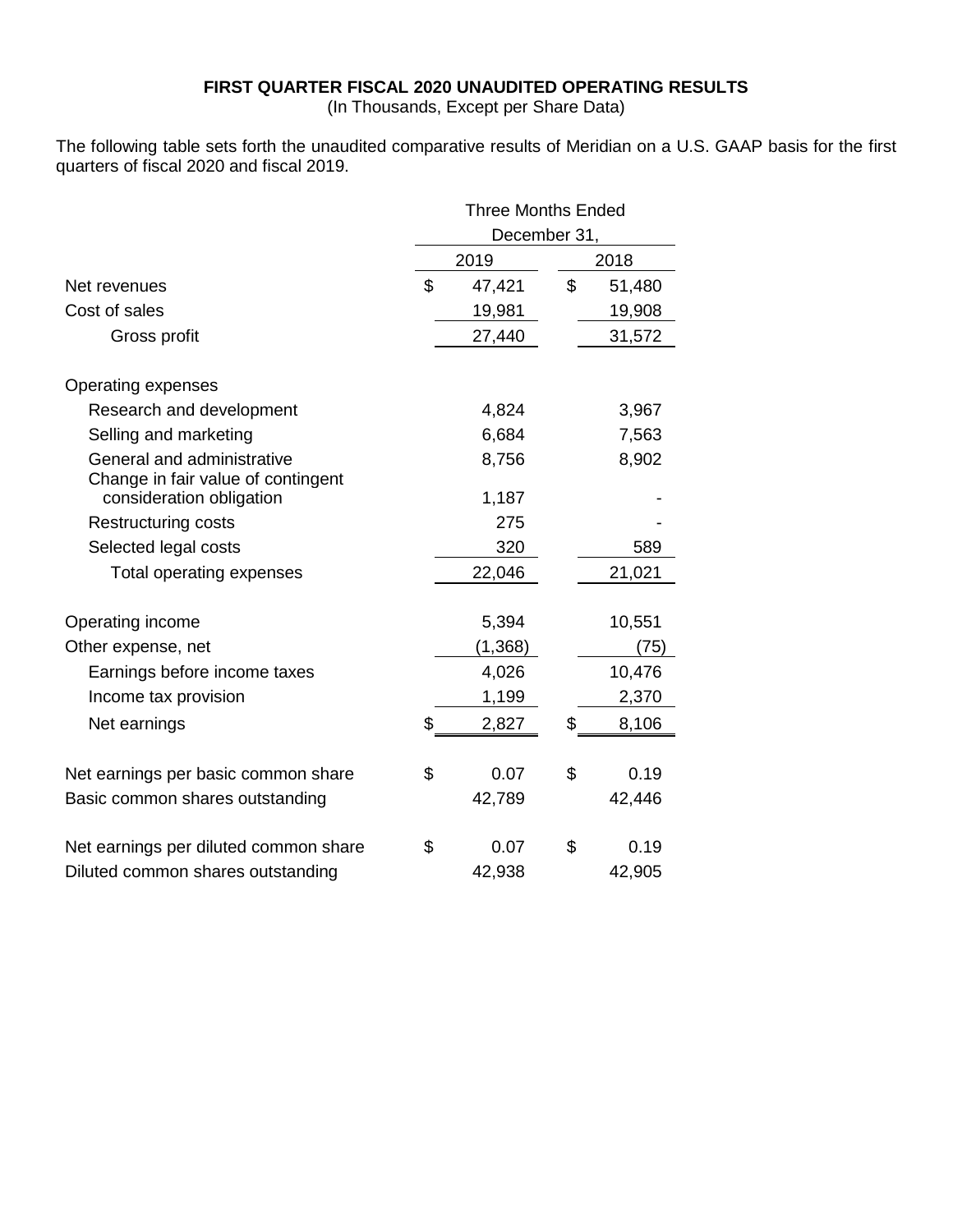|                                                                                                | <b>Three Months Ended</b> |      |        |  |  |
|------------------------------------------------------------------------------------------------|---------------------------|------|--------|--|--|
|                                                                                                | December 31,              |      |        |  |  |
|                                                                                                | 2019                      | 2018 |        |  |  |
| <b>Adjusted Financial Measures</b><br>(see non-GAAP financial measure<br>reconciliation below) |                           |      |        |  |  |
| Operating income                                                                               | \$<br>7,176               | \$   | 11,140 |  |  |
| Net earnings                                                                                   | 4,179                     |      | 8,558  |  |  |
| Net earnings per diluted common share                                                          | \$<br>0.10                | \$   | 0.20   |  |  |

### **Condensed Balance Sheet Data**

|                      | December 31, |         |  |  |
|----------------------|--------------|---------|--|--|
|                      | 2019         | 2018    |  |  |
| Cash and equivalents | 68,557 \$    | 61,523  |  |  |
| Working capital      | 117,579      | 118,924 |  |  |
| Long-term debt       | 75,824       | 49,063  |  |  |
| Shareholders' equity | 197,292      | 178,642 |  |  |
| Total assets         | 338,128      | 249,857 |  |  |

# **Segment Data**

The following table sets forth the unaudited revenue and segment data for the interim periods in fiscal 2020 and fiscal 2019 (in thousands).

|                                                               |      | <b>Three Months Ended</b><br>December 31, |      |        |  |
|---------------------------------------------------------------|------|-------------------------------------------|------|--------|--|
|                                                               | 2019 |                                           |      | 2018   |  |
| Net Revenues - By Product Platform/Type<br><b>Diagnostics</b> |      |                                           |      |        |  |
| Molecular assays                                              | \$   | 6,887                                     | - \$ | 7,231  |  |
| Immunoassays & blood chemistry assays                         |      | 27,904                                    |      | 29,434 |  |
| <b>Total Diagnostics</b>                                      |      | 34,791                                    |      | 36,665 |  |
| Life Science                                                  |      |                                           |      |        |  |
| Molecular reagents                                            |      | 5,357                                     |      | 6,615  |  |
| Immunological reagents                                        |      | 7,273                                     |      | 8,200  |  |
| <b>Total Life Science</b>                                     |      | 12,630                                    |      | 14,815 |  |
| <b>Total Net Revenues</b>                                     | \$   | 47,421                                    |      | 51,480 |  |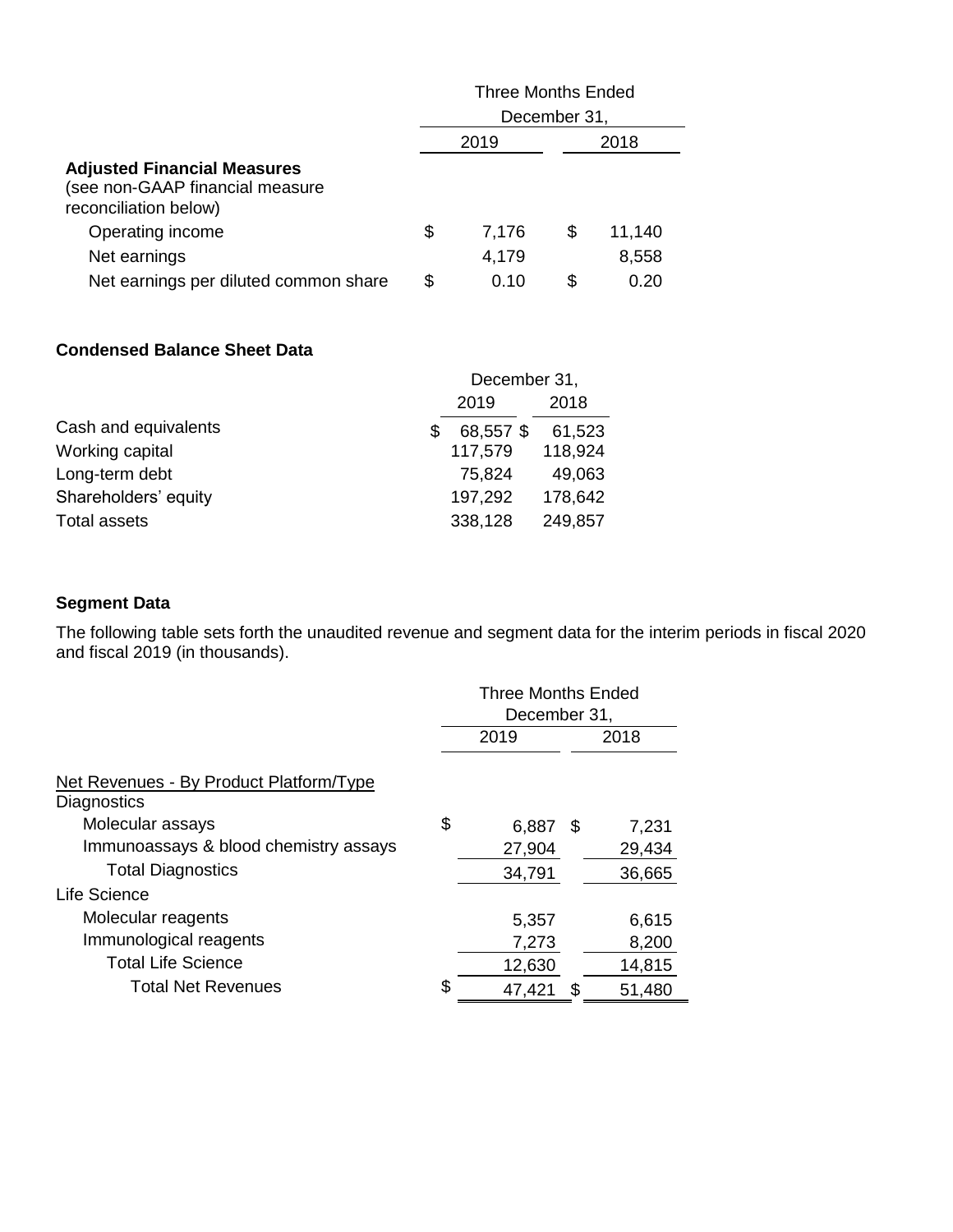|                                                          |      | <b>Three Months Ended</b><br>December 31, |      |          |  |
|----------------------------------------------------------|------|-------------------------------------------|------|----------|--|
|                                                          | 2019 |                                           |      | 2018     |  |
| Net Revenues - By Disease State/Geography<br>Diagnostics |      |                                           |      |          |  |
| Gastrointestinal assays                                  | \$   | 16,046                                    | - \$ | 18,615   |  |
| Respiratory illness assays                               |      | 7,749                                     |      | 7,981    |  |
| Blood chemistry assays                                   |      | 5,150                                     |      | 4,430    |  |
| Other                                                    |      | 5,846                                     |      | 5,639    |  |
| <b>Total Diagnostics</b>                                 |      | 34,791                                    |      | 36,665   |  |
| Life Science                                             |      |                                           |      |          |  |
| Americas                                                 |      | 4,019                                     |      | 4,521    |  |
| <b>EMEA</b>                                              |      | 4,966                                     |      | 7,363    |  |
| <b>ROW</b>                                               |      | 3,645                                     |      | 2,931    |  |
| <b>Total Life Science</b>                                |      | 12,630                                    |      | 14,815   |  |
| <b>Total Net Revenues</b>                                | \$   | 47,421                                    | \$   | 51,480   |  |
| <b>OPERATING INCOME</b>                                  |      |                                           |      |          |  |
| Diagnostics                                              | \$   | 4,408                                     | -\$  | 8,786    |  |
| Life Science                                             |      | 3,061                                     |      | 5,129    |  |
| Corporate                                                |      | (2,087)                                   |      | (3, 391) |  |
| Eliminations                                             |      | 12                                        |      | 27       |  |
| <b>Total Operating Income</b>                            | \$   | 5,394                                     | \$   | 10,551   |  |

Geographic Regions

Americas = North and Latin America EMEA = Europe, Middle East and Africa ROW = Rest of World

#### **NON-GAAP FINANCIAL MEASURES**

In this press release, we have supplemented our reported GAAP financial information with information on operating expenses, operating income, net earnings, basic earnings per share and diluted earnings per share excluding the effects of a change in fair value of contingent consideration obligation, restructuring costs, and selected legal costs, each of which is a non-GAAP measure. We have provided in the tables below reconciliations to the operating expenses, operating income, net earnings, basic earnings per share and diluted earnings per share amounts reported under U.S. Generally Accepted Accounting Principles for the first quarters ended December 31, 2019 and December 31, 2018.

We believe this information is useful to an investor in evaluating our performance because:

- 1. These measures help investors to more meaningfully evaluate and compare the results of operations from period to period by removing the impacts of these non-routine items; and
- 2. These measures are used by our management for various purposes, including evaluating performance against incentive bonus achievement targets, comparing performance from period to period in presentations to our board of directors, and as a basis for strategic planning and forecasting.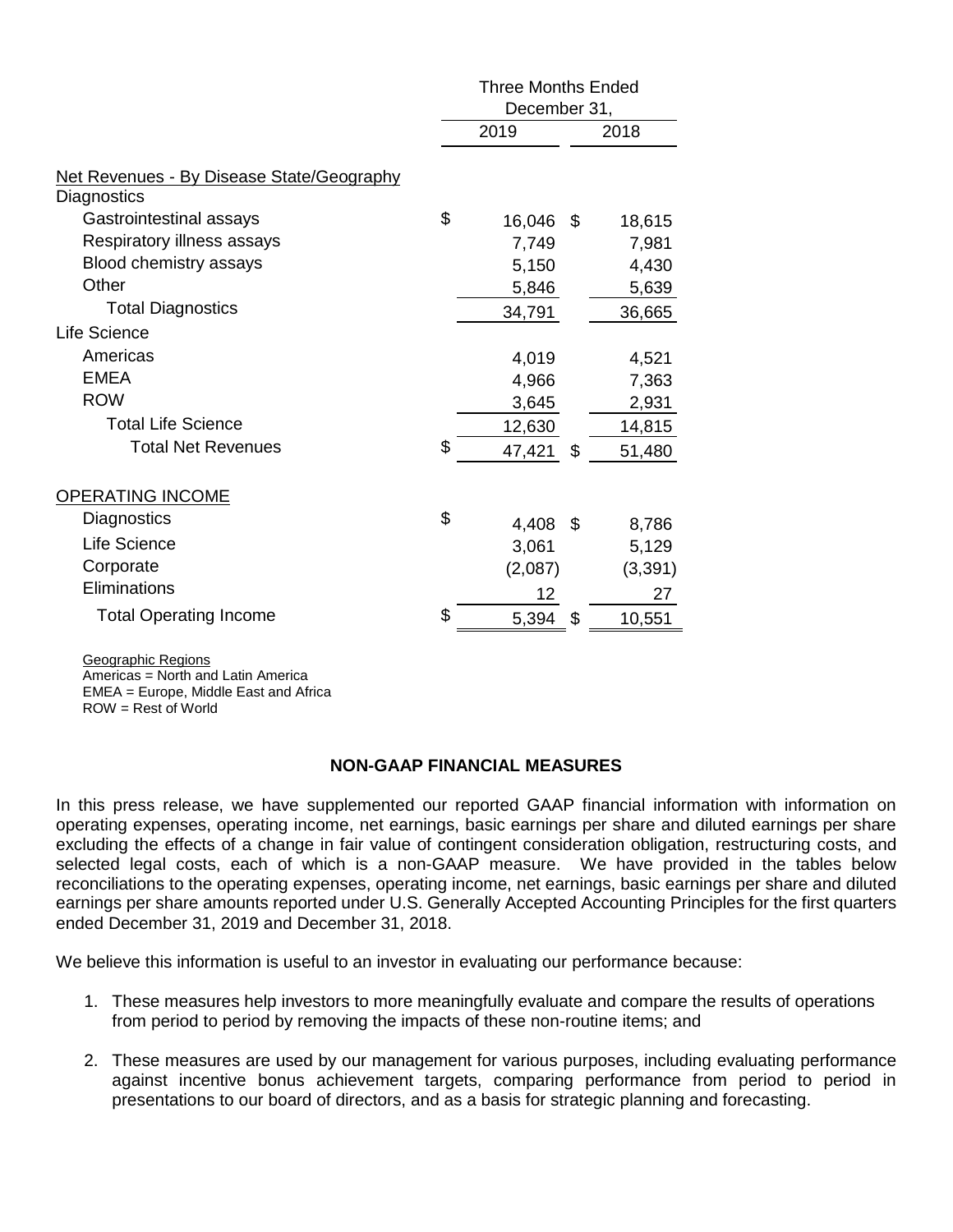Revenue reported on a constant-currency basis is also a non-GAAP measure and is calculated by applying current period average foreign currency exchange rates to each of the comparable periods. Management analyzes revenue on a constant-currency basis to better measure the comparability of results between periods. Because changes in foreign currency exchange rates have a non-operating impact on revenue, management believes that evaluating revenue changes on a constant-currency basis provides an additional and meaningful assessment of revenue to both management and investors.

These non-GAAP measures may be different from non-GAAP measures used by other companies. In addition, the non-GAAP measures are not based on any comprehensive set of accounting rules or principles. Non-GAAP measures have limitations, in that they do not reflect all amounts associated with our results as determined in accordance with U.S. GAAP. Therefore, these measures should only be used to evaluate our results in conjunction with corresponding GAAP measures.

|                                    | <b>Three Months</b> |               |  |  |
|------------------------------------|---------------------|---------------|--|--|
|                                    | Ended December 31,  |               |  |  |
|                                    | 2019                | 2018          |  |  |
| <b>Operating Expenses -</b>        |                     |               |  |  |
| U.S. GAAP basis                    | 22,046<br>\$.       | 21,021<br>\$. |  |  |
| Change in fair value of contingent |                     |               |  |  |
| consideration obligation           | (1, 187)            |               |  |  |
| <b>Restructuring costs</b>         | (275)               |               |  |  |
| Selected legal costs               | (320)               | (589)         |  |  |
| <b>Adjusted Operating Expenses</b> | \$20,264            | 20,432<br>\$  |  |  |
|                                    |                     |               |  |  |
| Operating Income -                 |                     |               |  |  |
| U.S. GAAP basis                    | \$<br>5,394         | 10,551<br>S   |  |  |
| Change in fair value of contingent | 1,187               |               |  |  |
| consideration obligation           |                     |               |  |  |
| <b>Restructuring costs</b>         | 275                 |               |  |  |
| Selected legal costs               | 320                 | 589           |  |  |
| <b>Adjusted Operating Income</b>   | \$<br>7,176         | 11,140<br>\$  |  |  |
|                                    |                     |               |  |  |
| Net Earnings -                     |                     |               |  |  |
| U.S. GAAP basis                    | \$<br>2,827         | 8,106<br>\$   |  |  |
| Change in fair value of contingent |                     |               |  |  |
| consideration obligation *         | 901                 |               |  |  |
| Restructuring costs *              | 208                 |               |  |  |
| Selected legal costs *             | 243                 | 452           |  |  |
| <b>Adjusted Earnings</b>           | \$<br>4,179         | \$<br>8,558   |  |  |

#### **FIRST QUARTER GAAP TO NON-GAAP RECONCILATION TABLES** (In Thousands, Except per Share Data)

Net of tax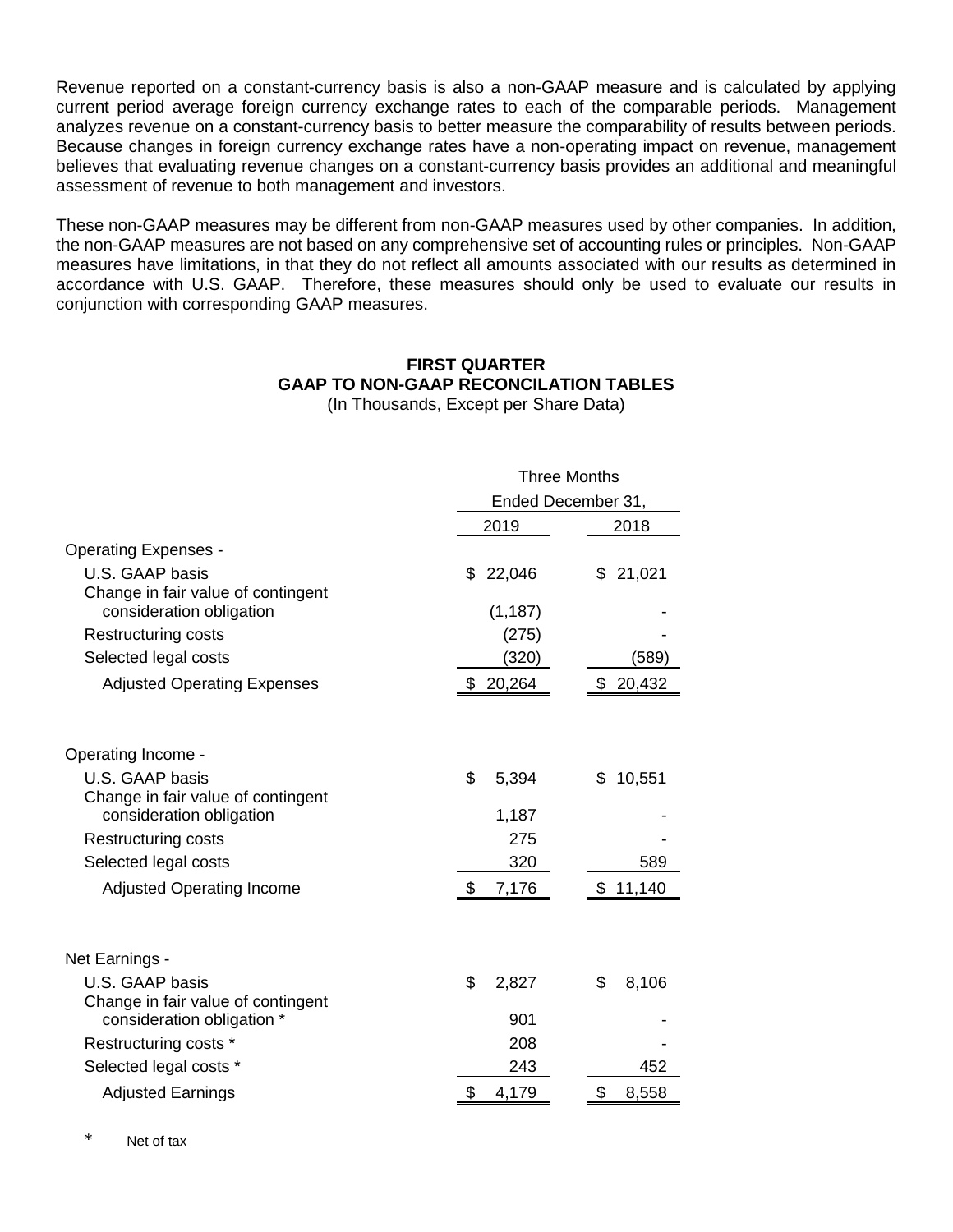|                                                       | <b>Three Months</b> |      |  |    |      |
|-------------------------------------------------------|---------------------|------|--|----|------|
|                                                       | Ended December 31,  |      |  |    |      |
|                                                       | 2019                |      |  |    | 2018 |
| Net Earnings per Basic Common Share -                 |                     |      |  |    |      |
| U.S. GAAP basis<br>Change in fair value of contingent | \$                  | 0.07 |  | \$ | 0.19 |
| consideration obligation                              |                     | 0.02 |  |    |      |
| Restructuring costs                                   |                     |      |  |    |      |
| Selected legal costs                                  |                     | 0.01 |  |    | 0.01 |
| <b>Adjusted Basic EPS</b>                             |                     | 0.10 |  |    | 0.20 |
| Net Earnings per Diluted Common Share -               |                     |      |  |    |      |
| U.S. GAAP basis<br>Change in fair value of contingent | \$                  | 0.07 |  | \$ | 0.19 |
| consideration obligation                              |                     | 0.02 |  |    |      |
| Restructuring costs                                   |                     |      |  |    |      |
| Selected legal costs                                  |                     | 0.01 |  |    | 0.01 |
| <b>Adjusted Diluted EPS</b>                           |                     | 0.10 |  |    | 0.20 |

#### FORWARD-LOOKING STATEMENTS

The Private Securities Litigation Reform Act of 1995 provides a safe harbor from civil litigation for forward-looking statements accompanied by meaningful cautionary statements. Except for historical information, this report contains forward-looking statements within the meaning of Section 27A of the Securities Act of 1933, as amended, and Section 21E of the Securities Exchange Act of 1934, which may be identified by words such as "continues", "estimates", "anticipates", "projects", "plans", "seeks", "may", "will", "expects", "intends", "believes", "signals", "should", "can" and similar expressions or the negative versions thereof and which also may be identified by their context. All statements that address operating performance or events or developments that Meridian expects or anticipates will occur in the future, including, but not limited to, statements relating to per share diluted earnings and revenue, are forward-looking statements. Such statements, whether expressed or implied, are based upon current expectations of the Company and speak only as of the date made. Specifically, Meridian's forward-looking statements are, and will be, based on management's then-current views and assumptions regarding future events and operating performance. Meridian assumes no obligation to publicly update or revise any forward-looking statements even if experience or future changes make it clear that any projected results expressed or implied therein will not be realized. These statements are subject to various risks, uncertainties and other factors that could cause actual results to differ materially, including, without limitation, the following:

Meridian's operating results, financial condition and continued growth depends, in part, on its ability to introduce into the marketplace enhancements of existing products or new products that incorporate technological advances, meet customer requirements and respond to products developed by Meridian's competition, its ability to effectively sell such products and its ability to successfully expand and effectively manage increased sales and marketing operations. While Meridian has introduced a number of internally developed products and acquired products, there can be no assurance that it will be successful in the future in introducing such products on a timely basis or in protecting its intellectual property, and unexpected or costly manufacturing costs associated with its introduction of new products or acquired products could cause actual results to differ from expectations. Meridian relies on proprietary, patented and licensed technologies. As such, the Company's ability to protect its intellectual property rights, as well as the potential for intellectual property litigation, would impact its results. Ongoing consolidations of reference laboratories and formation of multi-hospital alliances may cause adverse changes to pricing and distribution. Recessionary pressures on the economy and the markets in which our customers operate, as well as adverse trends in buying patterns from customers, can change expected results. Costs and difficulties in complying with laws and regulations, including those administered by the United States Food and Drug Administration, can result in unanticipated expenses and delays and interruptions to the sale of new and existing products, as can the uncertainty of regulatory approvals and the regulatory process (including the currently ongoing study and other FDA actions regarding the Company's LeadCare products). The international scope of Meridian's operations, including